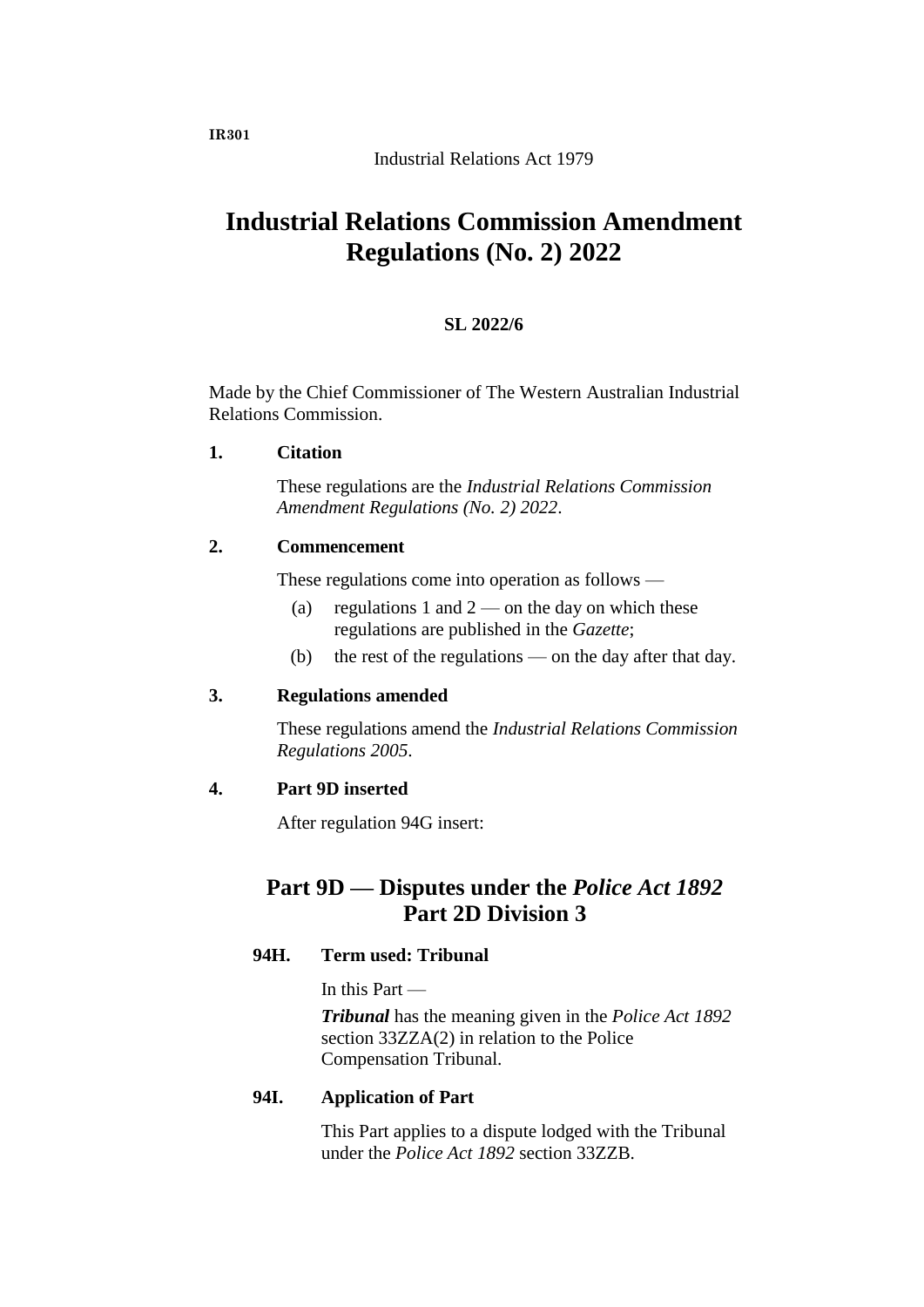#### **94J. Lodgment of dispute by medically retired member**

The lodgment of a dispute by a medically retired member under the *Police Act 1892* section 33ZZB(1), (3) or (4) must be by notice of dispute in the approved form.

## **94K. Lodgment of dispute on behalf of medically retired member**

- (1) The lodgment of a dispute on behalf of a medically retired member under the *Police Act 1892*  section 33ZZB(7) must be by notice of dispute in the approved form.
- (2) For the purposes of the *Police Act 1892*  section 33ZZB(7)(b) and (c), a person lodging a dispute on behalf of a medically retired member must be a person who meets the requirements of subregulation  $(3)$  and is —
	- (a) the spouse, or de facto partner, of the medically retired member; or
	- (b) closely associated with the medically retired member; or
	- (c) a next friend of the medically retired member for the purpose of the dispute; or
	- (d) a legal practitioner.
- (3) A person cannot lodge a dispute on behalf of a medically retired member unless the person is an adult  $w$ ho —
	- (a) has no interest in the proceedings that is adverse to the interest of the medically retired member; and
	- (b) can fairly and competently conduct the proceedings for the medically retired member.
- (4) For the purposes of subregulation  $(2)(b)$ , a person is closely associated with the medically retired member if, and only if, the person —
	- (a) regularly provides, or arranges for the provision of, domestic services and support to the medically retired member; or
	- (b) maintains a close personal relationship with the medically retired member.
- (5) It is immaterial for the purposes of subregulation (4) whether or not the person is related in any way to the medically retired member.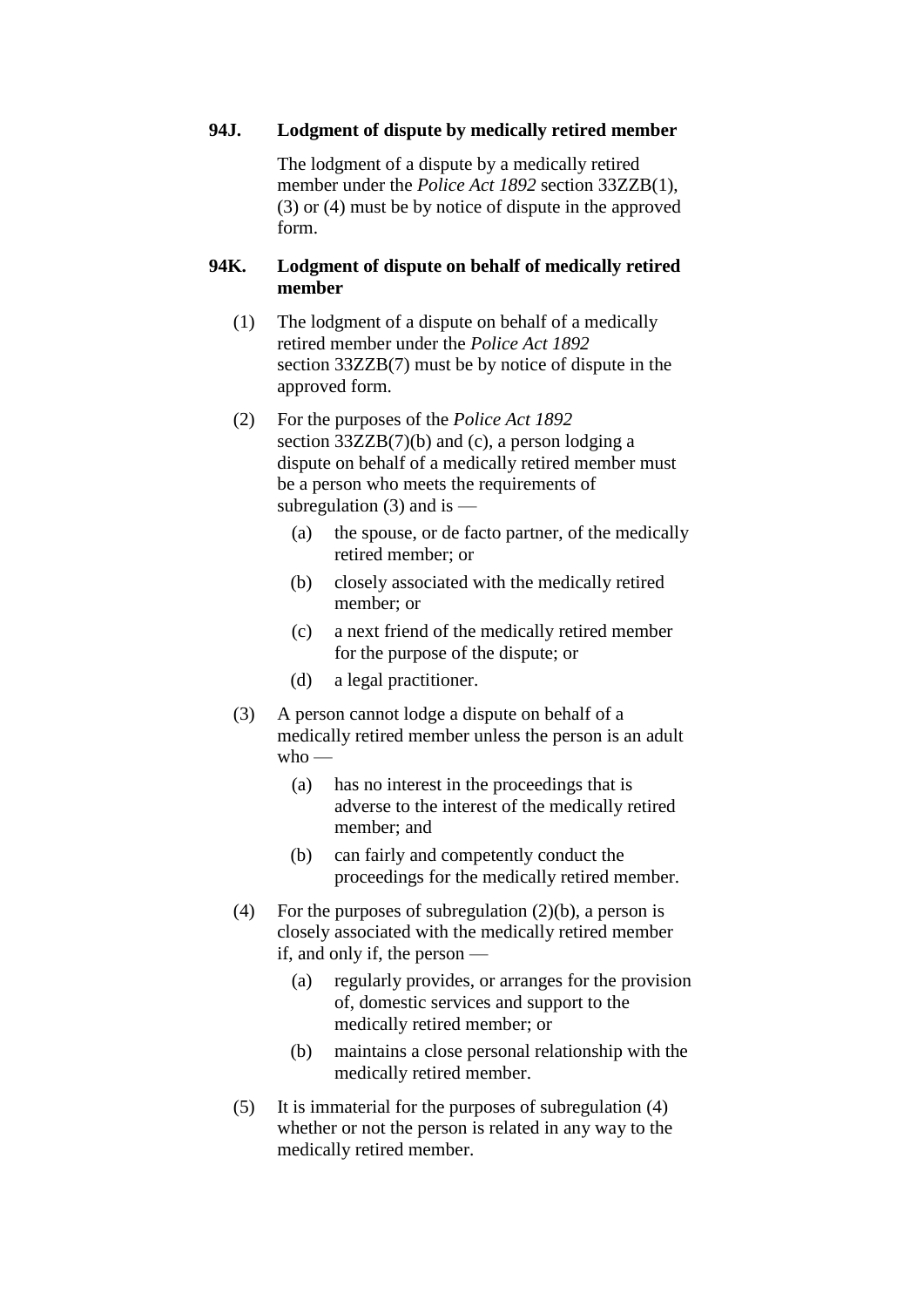#### **94L. Application of certain regulations**

- (1) The provisions of these regulations that are set out in the Table apply to the lodgment of disputes with, and the hearing and determination of disputes by, the Tribunal as if —
	- (a) references in the provisions to the Commission were references to the Tribunal; and
	- (b) references in the provisions to a notice of application were references to a notice of dispute.

| Part 2 except r. $8(1)$ , (3) | Part 3 except r. $13(3)(a)$ |
|-------------------------------|-----------------------------|
| and $(4)$                     | and Division 4              |
| Part 4                        | Part 11 Division 2          |

- **Table**
- (2) Subregulation (1) applies
	- (a) except as otherwise provided by this Part; and
	- (b) in a particular case subject to the direction of the Tribunal.

#### **94M. Procedures specific to Tribunal proceedings**

- (1) A notice of dispute must be signed by
	- (a) the medically retired member who lodges the dispute with the Tribunal under the *Police Act 1892* section 33ZZB(1), (3) or (4); or
	- (b) the person who lodges the dispute on behalf of a medically retired member under the *Police Act 1892* section 33ZZB(7).
- (2) Unless in a particular case the Chief Commissioner otherwise directs, the Registrar must present a notice of dispute to the Chief Commissioner for allocation of the matter as soon as practicable after the notice is filed.
- (3) The Registrar must endorse on the notice of dispute the time within which a response under regulation 14 must be filed.
- (4) The time required for filing a response is
	- (a) 21 days from the date of being served with the notice of dispute; or
	- (b) if an application to the Tribunal for a shortened time for response is granted — the time determined by the Tribunal.
- (5) A summons to attend conciliation proceedings under the *Police Act 1892* section 33ZZF may be given by the Tribunal orally, in writing, by telephone or by email.